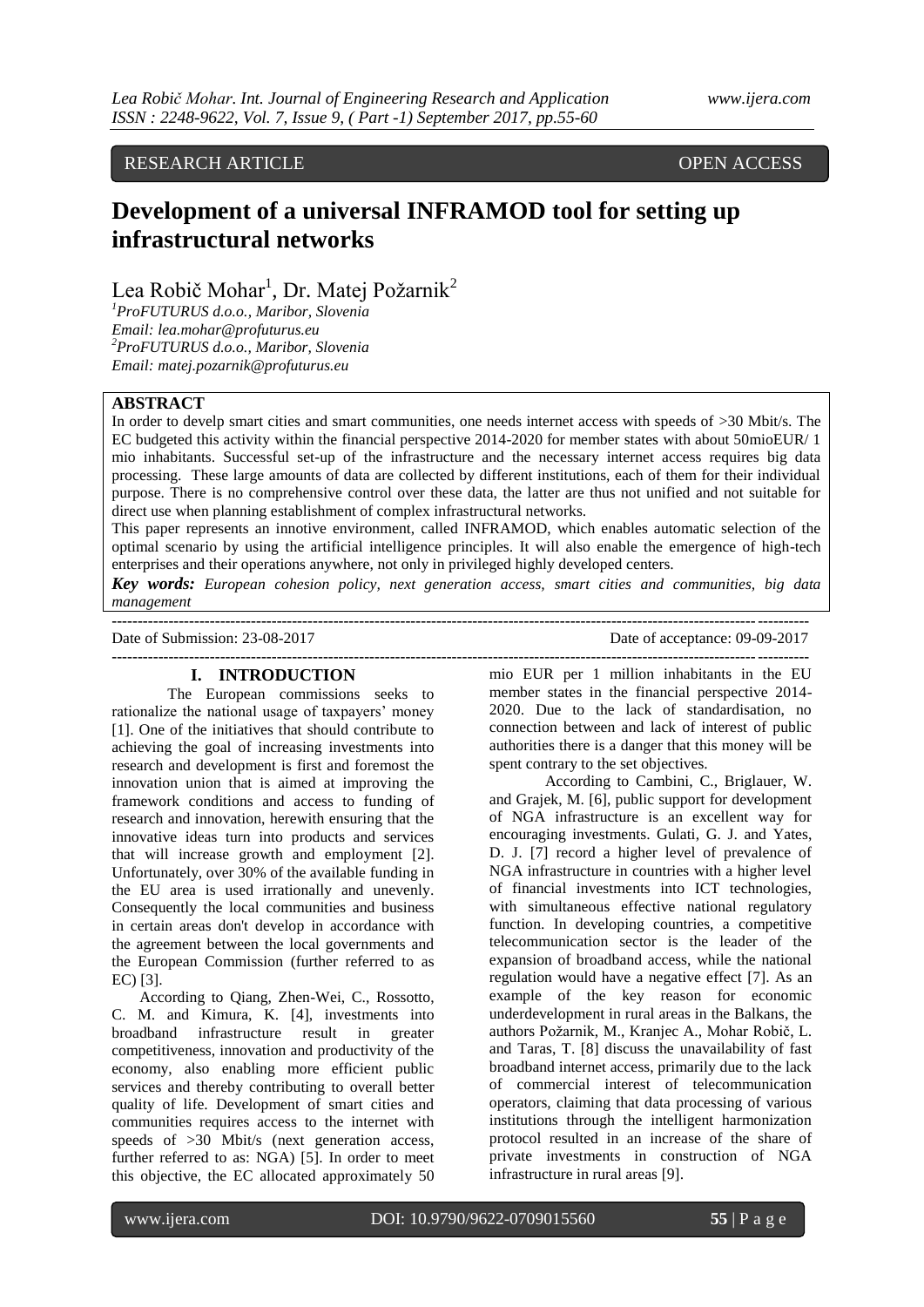Groot, R. [\[10\]](#page-4-9) concludes that a sustainable harmonization of geospatial data depends on the political responsibility and integrity, and a local regulatory environment which must be aligned with the national and supranational level.

A solution for a rational use of the available money is setting up a modular environment for construction of infrastructural networks (such as next generation telecommunication infrastructure), which would ensure objective, accurate and measurable information for all legal subjects/investors (public, private, mixed). Investors need concrete financial information and concrete geolocation guidelines for their projects and plans. This information is also needed for making decisions about placing the project into a concrete environment.

This research work also analysed and tested options for grouping objective, detailed and measurable information. A universal tool called INFRAMOD was developed, providing high useful value at setting up different types of infrastructure. A succesfull application of the INFRAMOD environment enables creation of high-tech companies and their operations anywhere, not only in privileged highly developed centers.

#### **LACK OF STANDARDIZATION Incompatibility between** institutional evidences Non-unified processing of data and evidences **LACK OF COHESION Difficult application of** rules of the development Focus on narrow areas of broadband access (EU funds) **Unsuitable determination** of criteria for **Rural areas without the** implementation of internet aggregate and access network **Irrational and Inability to form Failure to meet** unequal use of **SMART** the DAE goals **COMMUNITIES** public money

**Figure 1:** Consequences of lack of standardisation and cohesion.

## **II. RESEARCH METHODOLOGY**

The process of developing the INFRAMOD environment was set systematically, logically and transparently. It includes an entire spectrum of activities, from design, development, verification and implementation of a completely new solution according to the following sequence:

Phase 1: Research and analysis

- Determine the most suitable data architecture
- Selection of relational database
- Determine relation between individual data groups
- Determine the required properties of data processing algorithms
- Determine limitation factors

Phase 2: Developing a comprehensive solution

- Determining and developing scenarios
- Development of data processing processes
- Development of an optimal path algorithm
- Development of solutions for individual solution of NGA access to the internet
- Development of a solution for mapping connectors
- Development of graphical user interface
- Creating a program code

Phase 3: Verification of developed comprehensive solution

- Static verification
- Dynamic verification
- Verification with regression analysis
- Verification of data access solutions
- Testing the efficiency of establishment of individual technological and financial solutions
- Verification of security elements

Phase 4: Implementation of the comprehensive solution

- Identification and implementation on the appropriate server infrastructure
- Defining business intelligence elements
- Pre-processing
- Post-processing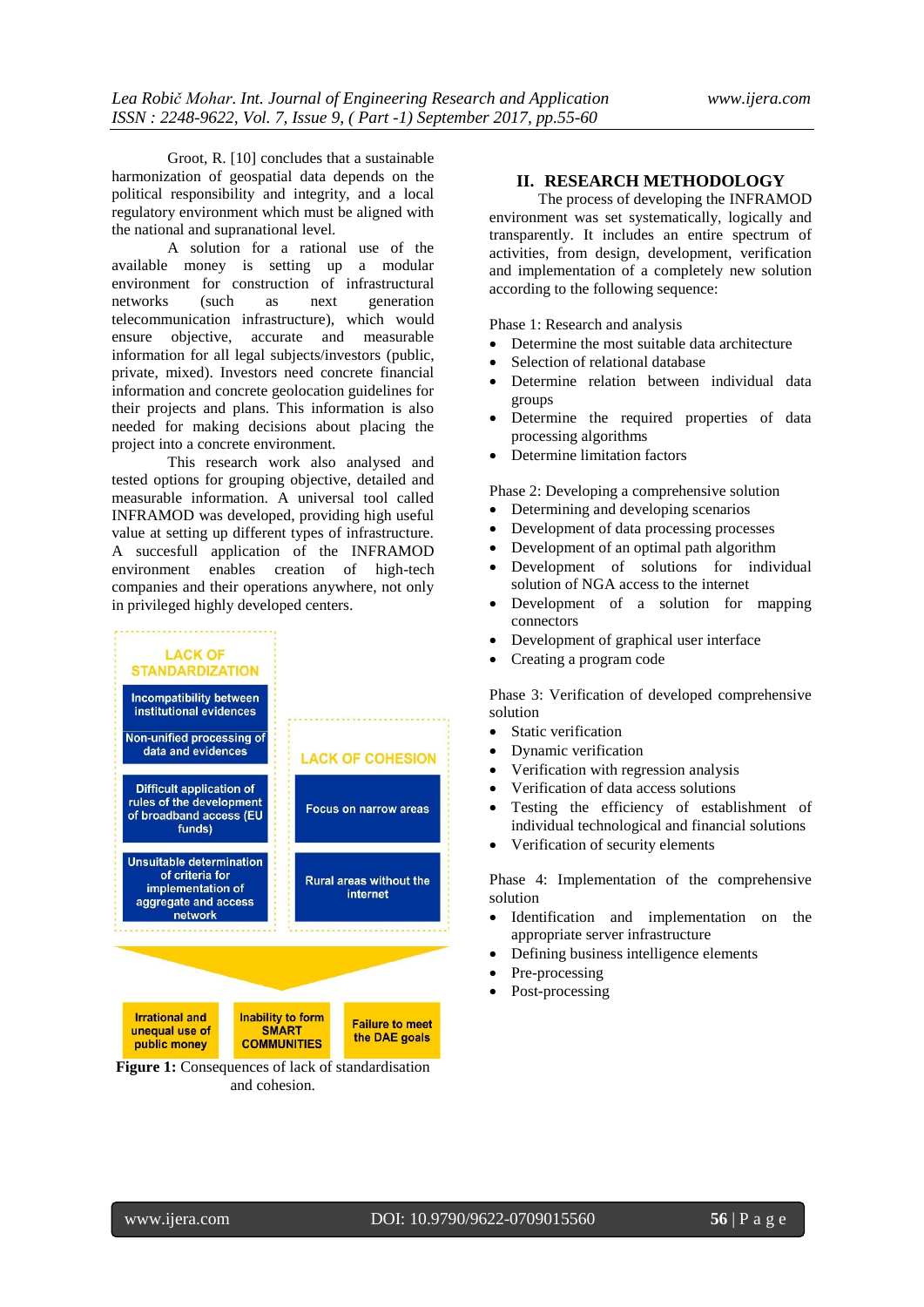

**Figure 2:** Development process.

### **III. RESULTS**

In order to successfully establish the NGA internet access infrastructure, a large amount of data needs to be collected and processed. In accordance with the findings of Atul, S., Desale Girish, B. and Patil Swati, P. [\[11\],](#page-4-10) big data comes from many sources and in many formats. There is no complete control over the data, they are therefore not unified and thus unsuitable for direct use when planning the setup of complex infrastructural networks. As suggested by Singh, P. [\[12\],](#page-4-11) not having a good data governance plan can lead to security breaches, unreliable data, and unexpected expenses. The mass processing solutions, existing today on the market provide partial solutions in the field of implementation of infrastructural network.

None of them is intended exclusively for the establishment of infrastructural networks. The INFRAMOD solution is based on the principles of modularity, parametrization and open access.

Locations and the type of connections to next generation infrastructure networks depend on precise and complex rules. The latter are set in the EC documents and telecommunication standards. Implementation of rules into the modular environment INFRAMOD represents a global innovation since there is no system or environment that would have such rules already implemented.

By using the Monte  $\text{Carlo}^1$  method, an optimal scenario is established for setting up infrastructure networks, which includes the geolocations of connections, access technology and financial construction.

Determining all possible connections to infrastructure networks does not suffice to ensure a

rational use of taxpayers' money. One needs to define optimal scenarios for three areas: geolocation, access technology and financial resources, necessary for setting up the connection. The INFRAMOD environment when using the Monte Carlo method creates a large number of scenarios in each of the previously mentioned areas. On the basis of mutual comparison of variants, the system automatically selects the optimal scenario by using articifial intelligence principles.

Solutions, implemented in the INFRAMOD environment (precise geolocations, harmonized data, and unlimited technologies) are useful in all infrastructural network areas, not only in telecommunications. Modular design ensures the possibility of upgrading the connection by using new technologies and financial constructions.

Within the unified environment framework the INFRAMOD product provides all functions that the competitive solutions provide only partially. Such modular environment contains the necessary functionalities (mapping, access technologies, financial construction, optimal scenarios, the principle of the shortest route), aimed at establishing next generation infrastructural networks. It provides a comprehensive and complete solution of the presented issues.

The key issue in this topic is the absence of standardization of data, collected by various institutions. This is reflected in the discord between the institutional evidences and non-unified data processing and evidences.



**Figure 3:** Research challenge – development of modular environment.

1

<sup>1</sup> Monte Carlo methods are a broad class of computational algorithms that rely on repeated random sampling to obtain numerical results.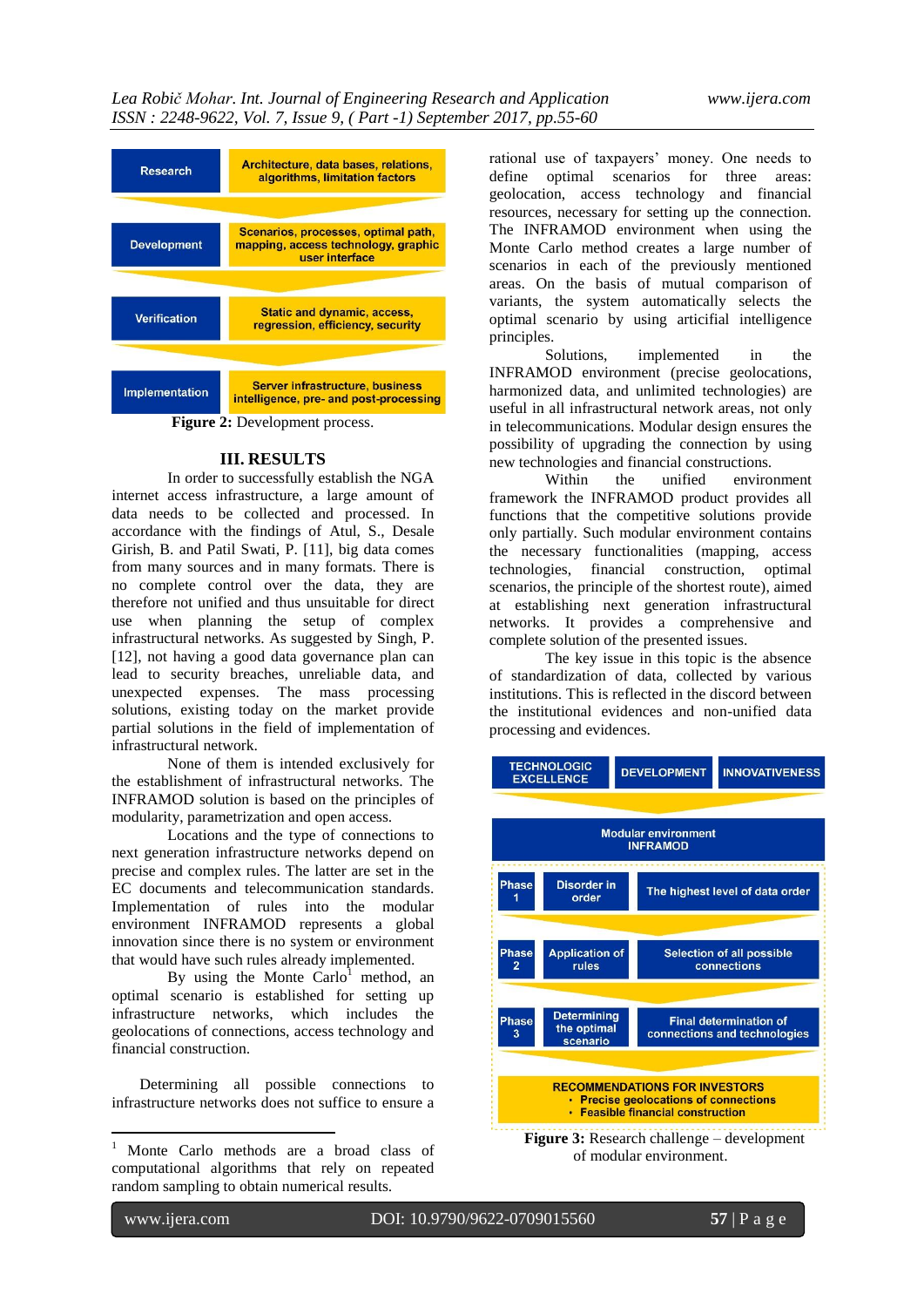The result of processes within the INFRAMOD environment is an accurate and comprehensive set of all possible connections to the infrastructure network. The geolocations of connections to the infrastructural network must be determined with an accuracy of  $\pm$  2m. One of the important functionalities of the INFRAMOD solution is increased quality of data, needed to establish infrastructure networks.

In order to ensure a rational use of taxpayers' money in the construction of NGA infrastructure networks, it is necessary to determine the optimal variant or the optimal scenario. This includes determining the geolocation of the individual connection, choosing the optimal technology and standards for providing NGA internet access (P2P, P2MP, DOCSIS 3.0, 4G) and a suitable financial construction. In determining the optimum technology, the best solutons currently used as well as future technologies (5G, DOCSIS 3.1, 10G-EPON) are taken into account.

With help of incorporated mathematical model, the algorithm enables optimal mutual harmonisation of government data with the goal to precisely assess the number of potential beneficiaries of the new NGA network.

## **STEP 1: Equation of data on the location of potential beneficiaries with unique data on locations of house numbers**

Equation is done through a mathematic procedure that is shown with the following formula:

 $L_{PB}(c,t,s,h)=L_{HN}(c,t,s,h)$  (1) Whereby the following applies: *LPB = location of potential beneficiary, LHN = location of the house number, c = county, t = town, s = street, h = house number.*

## **STEP 2: Defining the number of potential beneficiaries on individual location**

Defining the number of potential beneficiaries on individual location is done with help of a mathematic procedure that can be shown with the following formula:

> $GL_{PR} = x, y, z_{HTR} = (2)$ *NPB(GLPB)=∑NPB(LPB), LPB=GLPB* (3)

Whereby the following applies:

*GLPB = geolocation of potential beneficiary, LPB = location of potential beneficiary, x,y,zHTRS96 = actual physical location in a coordinate system HTRS96*,  $N_{PB}$  = number of potential beneficiaries.

Only one technology can be defined as the optimal technology for access to the infrastructure network. In case INFRAMOD determines more than one optimal infrastructure access technology, additional parameters must be determined that influence the choice of optimal technology.

This new INFRAMOD environment integrates modern ADM (Advanced Data Merge) technologies, sequential algorithmic techniques, dynamic algorithms and core algorithms for pre and post processing. The product is developed on the principles of integrity, security and reference verification.

| <b>USED KNOWLEDGE</b>                                                              | <b>DEVELOPED KNOWLEDGE</b>                                                                                      |
|------------------------------------------------------------------------------------|-----------------------------------------------------------------------------------------------------------------|
|                                                                                    |                                                                                                                 |
| Models of development of NGA infrastructural<br><b>networks</b>                    | Implementation of models of infrastructural NGA<br>network development into the modular INFRAMOD<br>environment |
| Mathematical models of analysis and optimal<br>harmonization of data               | Implementation of mathematical analyses models into<br>the modular INFRAMOD environment                         |
| Sequential algorithm techniques of pairing the<br>geolocation parameters           | Application of sequential algorithm techniques of<br>pairing the geolocation parameters                         |
| Financial elements of projects and their influence on<br>the financial feasibility | Application of advanced financial elements through<br>multi-modular analysis                                    |

**Figure 4:** Technological excellence from the point of view of developed and used knowledge.

The modular INFRAMOD environment is developed on the principle of a 4-layer architecture :

- Presentation layer users can view the data display using the WPF technology as the .NET platform subsystem.
- Business logic layer implementation of business logic, consisting of business processes, business components and business rules, defined in the analysis process.
- Data layer a relational database is provided. The use of SQL language is envisaged for data processing.
- Interface layer it is possible to connect external data sources through purposeful communication interfaces.

#### **IV. CONCLUSION**

There is an enormous amount of data included in setting up the NGA infrastructural networks. Such large amounts of data can only be processed by using technologies that are called "big data management" technologies.

The vision of the development of a universal tool is in the direction of developing comprehensive solutions for current global challenges. The starting point is to combine development experiences, accumulated knowledge and innovation potentials, as well as use of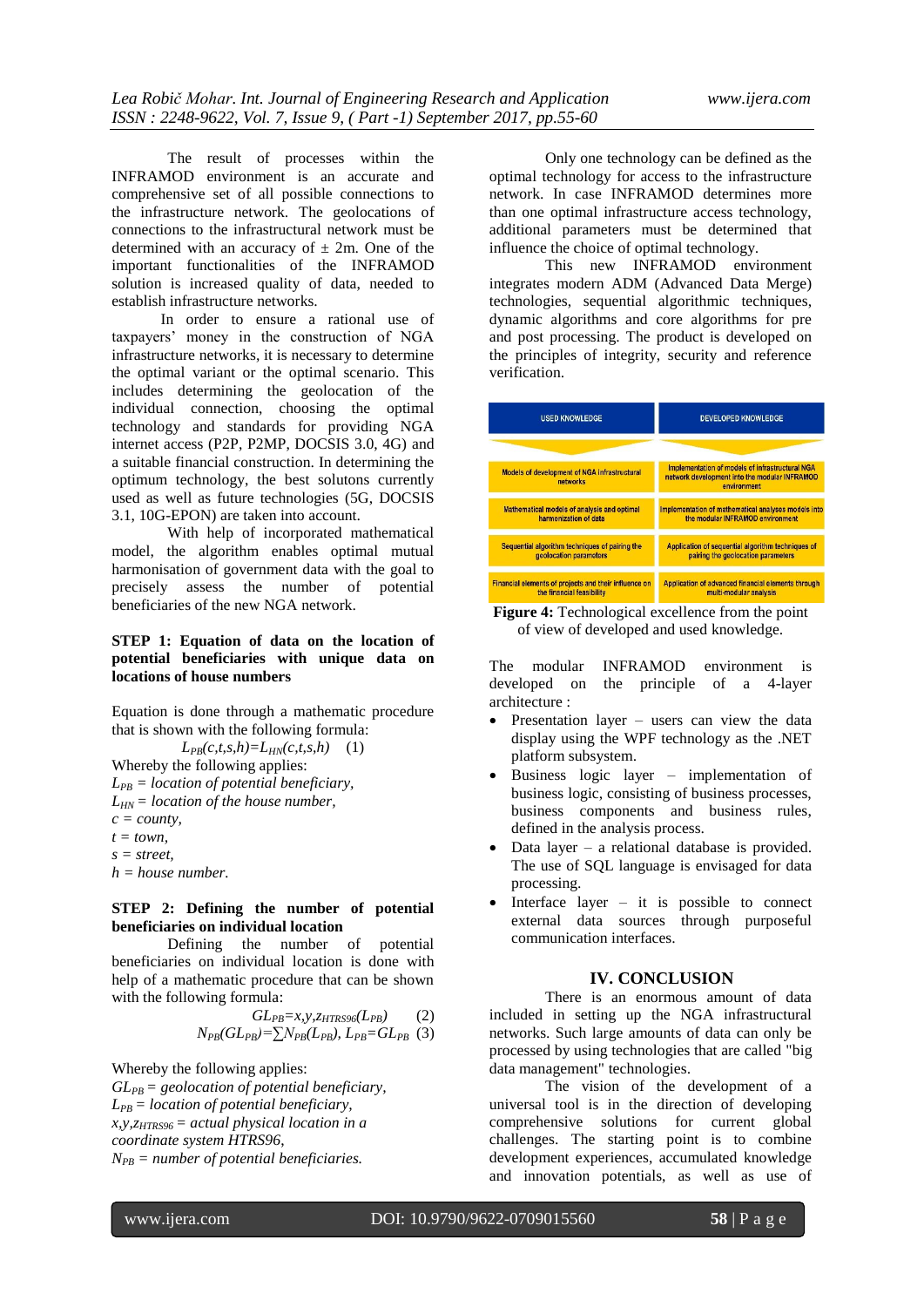knowledge in diversified products with high added value. INFRAMOD stands for strengthening RR capacities in the area of high technologies. It creates an excellent environment for entrepreneurial and educated staff that has talent for quality innovations, while positioning itself as a knowledge-based environment that co-creates global trends. Such new product is the entry point for the internationalization of operations and digitization, enabling cooperation with leading institutions in complementary areas.

Target buyers of the INFRAMOD solution are investors into infrastructural networks, telecommunication operators, public institutions, project companies, geodetic companies, communal companies and those who build or maintain the other infrastructure networks (roads, gas pipelines, oil pipelines, hot water connections, etc.).

Further research is meaningful in terms of legislation and optimization of the algorithm. Due to possible changes of legislation and regulations in the field of NGA infrastructural networks, one needs to actively follow the legislation and regulations and in case of changes immediate incorporation of changes should be made in the project. In the event that the planned system performance is not achieved, the optimization of the algorithms must be performed, or a new algorithm must be developed that will ensure the necessary performance.

#### **REFERENCES**

- <span id="page-4-0"></span>[1] European Commission (2013). *EU Guidelines for the application of State aid rules in relation to rapid deployment of broadband networks*, OJ 2013/C 25/01. [http://eurlex.europa.eu/LexUriServ/LexUriS](http://eurlex.europa.eu/LexUriServ/LexUriServ.do?uri=OJ:C:2013:025:0001:0026:en:PDF) [erv.do?uri=OJ:C:2013:025:0001:0026:en:P](http://eurlex.europa.eu/LexUriServ/LexUriServ.do?uri=OJ:C:2013:025:0001:0026:en:PDF) [DF](http://eurlex.europa.eu/LexUriServ/LexUriServ.do?uri=OJ:C:2013:025:0001:0026:en:PDF)
- <span id="page-4-1"></span>[2] Evropska komisija (2010a). "*Europe 2020 - A strategy for smart, sustainable and inclusive growth*," 2010, [http://ec.europa.eu/europe2020/index\\_en.ht](http://ec.europa.eu/europe2020/index_en.htm) [m.](http://ec.europa.eu/europe2020/index_en.htm)
- <span id="page-4-2"></span>[3] Briglauer, W., & Gugler, K. (2013). The deployment and penetration of high-speed fiber networks and services: Why are EU member states lagging behind? *Telecommunications Policy*, *37*(10), 819- 835. [http://dx.doi.org/10.1016/j.telpol.2013.05.00](http://dx.doi.org/10.1016/j.telpol.2013.05.003)

<span id="page-4-3"></span>[3](http://dx.doi.org/10.1016/j.telpol.2013.05.003) [4] Qiang, Zhen-Wei, C., Rossotto, C. M. and Kimura, K., (2009). Economic impacts of broadband. Information and Communications for Development 2009: *Extending Reach and Increasing Impact.* 35- 50.

- <span id="page-4-4"></span>[5] European Commission. (2010b). *A Digital Agenda for Europe. COM (2010) 245 final*. [http://eurlex.europa.eu/legalcontent/EN/TX](http://eurlex.europa.eu/legalcontent/EN/TXT/PDF/?uri=CELEX:52010DC0245R(01)&from=EN) [T/PDF/?uri=CELEX:52010DC0245R\(01\)&f](http://eurlex.europa.eu/legalcontent/EN/TXT/PDF/?uri=CELEX:52010DC0245R(01)&from=EN) [rom=EN.](http://eurlex.europa.eu/legalcontent/EN/TXT/PDF/?uri=CELEX:52010DC0245R(01)&from=EN)
- <span id="page-4-5"></span>[6] Cambini, C., Briglauer, W., & Grajek, M. (2015). Why is Europe lagging on next generation access networks? *Bruegel Policy Contribution* ISSUE 2015/14, September 2015. Retrieved from [http://aei.pitt.edu/68364/1/pc\\_2015\\_14.pdf.](http://aei.pitt.edu/68364/1/pc_2015_14.pdf)
- <span id="page-4-6"></span>[7] Gulati, G. J., & Yates, D. J. (2012). Different paths to universal access: The impact of policy and regulation on broadband diffusion in the developed and developing worlds. *Telecommunications Policy*, *36*(9), 749-761. [http://dx.doi.org/10.1016/j.telpol.2012.06.01](http://dx.doi.org/10.1016/j.telpol.2012.06.013) [3](http://dx.doi.org/10.1016/j.telpol.2012.06.013)
- <span id="page-4-7"></span>[8] POŽARNIK, Matej, ROBIČ MOHAR, Lea, TARAS, Tea. The model for successful development of NGA infrastructure in the Balkans. *The European journal of applied economics*, ISSN 2406-2588, 2016, vol. 13, no. 1, str. 13-23, tabele, graf. prikazi, doi: [10.5937/ejae13-10126.](https://doi.org/10.5937/ejae13-10126)
- <span id="page-4-8"></span>[9] POŽARNIK, Matej, KRANJEC, Aleš, TARAS, Tea, ROBIČ MOHAR, Lea. Intelligent protocol for uniform implementation of EU cohesion policy in the development of NGA infrastructure. *Journal of research in business and management*, ISSN 2347- 3002, 2017, vol. 5, issue 2, str. 58-62. [http://www.questjournals.org/jrbm/papers/v](http://www.questjournals.org/jrbm/papers/vol5-issue2/G525862.pdf) [ol5-issue2/G525862.pdf.](http://www.questjournals.org/jrbm/papers/vol5-issue2/G525862.pdf)
- <span id="page-4-9"></span>[10] Groot, R. (1997). Spatial data infrastructure (SDI) for sustainable land management. *ITC journal*, 3(4), 287-294. [http://ces.iisc.ernet.in/energy/HC270799/L](http://ces.iisc.ernet.in/energy/HC270799/LM/SUSLUP/KeySpeakers/AGroot.pdf) [M/SUSLUP/KeySpeakers/AGroot.pdf](http://ces.iisc.ernet.in/energy/HC270799/LM/SUSLUP/KeySpeakers/AGroot.pdf)
- <span id="page-4-10"></span>[11] Atul, S., Desale Girish, B. and Patil Swati, P., "Big Data and Big Data Management (BDM) with current Technologies –Review" Vol. 7 - Issue 4 (April - 2017), *International Journal of Engineering Research and Applications (IJERA)*, ISSN: 2248-9622, [www.ijera.com.](http://www.ijera.com/)
- <span id="page-4-11"></span>[12] Singh, P. and Pandey, N. "How 'Big Data' Can Create Significant Impact on Enterprises? Part I: Findings and Implications from Longitudinal Analysis and Systematic Review" Vol. 6 - Issue 12 (December - 2016), I*nternational Journal of Engineering Research and Applications (IJERA)*, ISSN: 2248-9622[, www.ijera.com.](http://www.ijera.com/)
- [13] Da Conceição-Heldt, E., and Meunier, S. (2014). Speaking with a single voice: